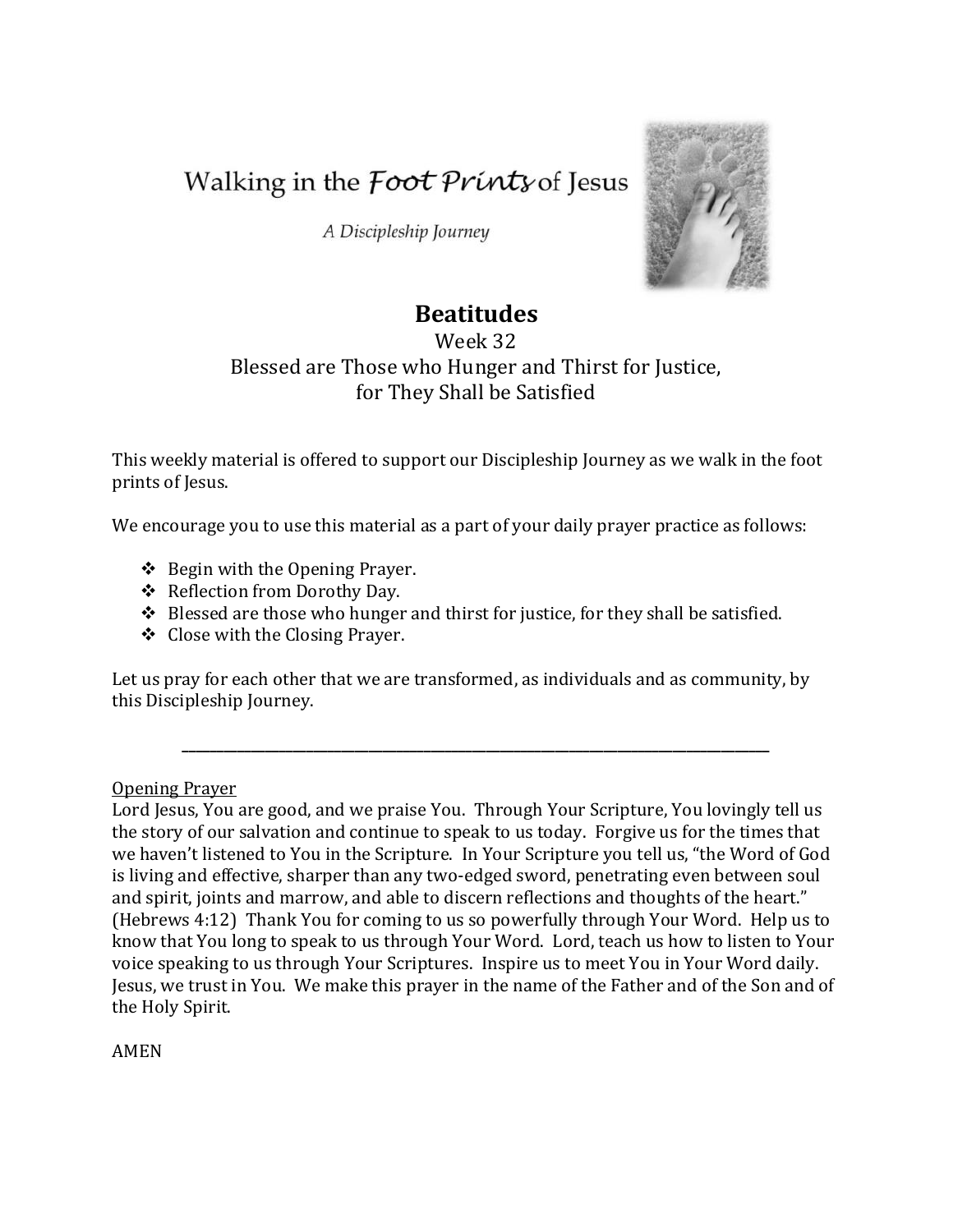## Reflection: From Dorothy Day

#### *People say,*

"What can one person do? What is the sense of our small effort?"

#### *Dorothy Day says,*

"…We can lay one brick at a time, take one step at a time, we can be responsible for the one action of the present moment."

> "…It was human love that helped me to understand divine love. Human love at its best, unselfish, glowing, illuminating our days, gives us a glimpse of the love of God for man. Love is the best thing we can know in this life, but it must be sustained by an effort of the will. It must be still and quiet, dull and smoldering, for periods. It grows through suffering and patience and compassion. We must suffer for those we love, we must endure their trials and their suffering, we must even take upon ourselves the penalties due their sins. Thus, we learn to understand the love of God for His creatures. Thus, we understand the Crucifixion."

> > ~Dorothy Day

*Dorothy Day, coming into her faith after years of atheism, found God in the streets among the destitute and homeless and then invited them into her own "houses of hospitality" for food, shelter, and care. She co-founded the Catholic Worker Movement and opened houses of hospitality for the poor across the country.*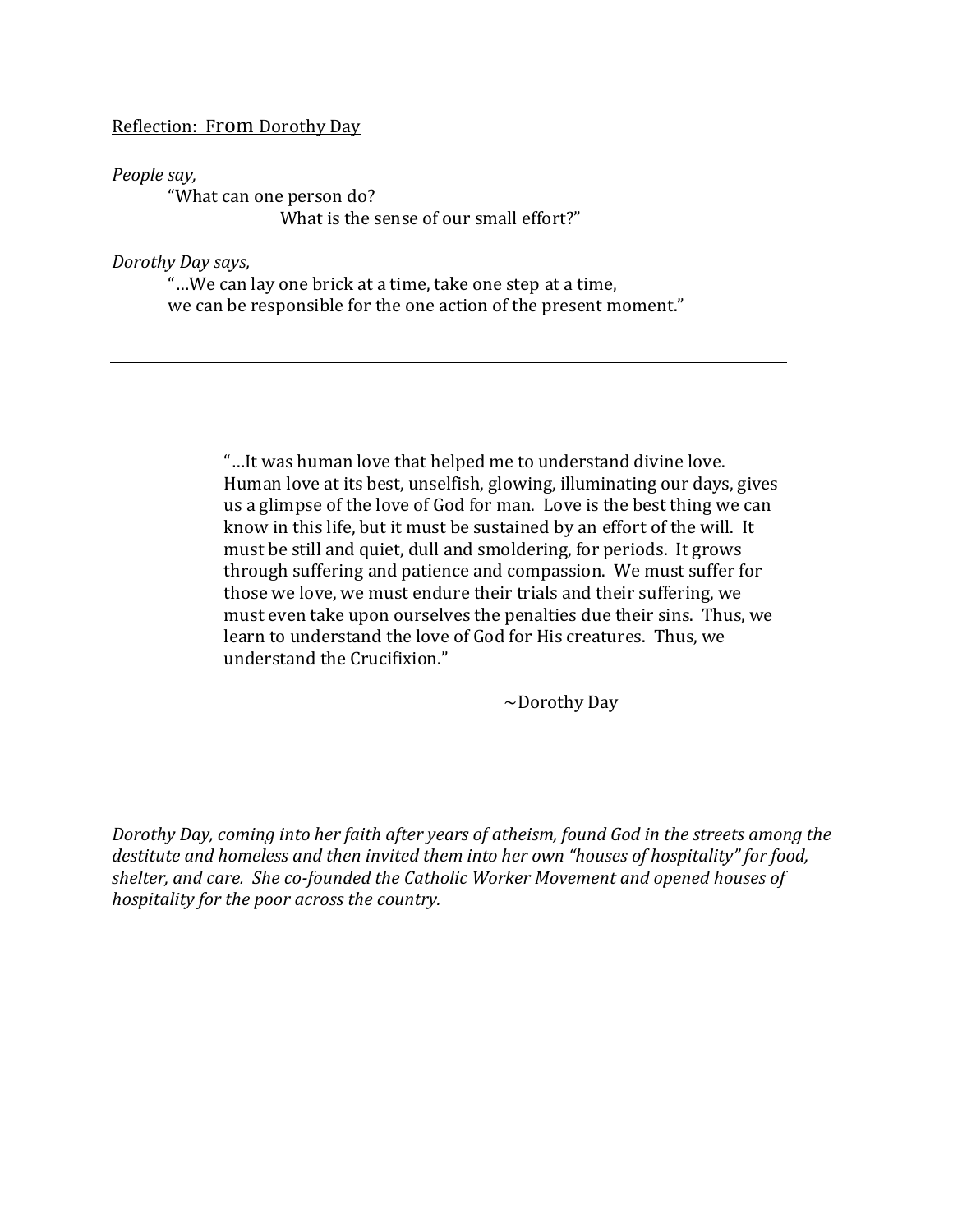# Reflection

# *Blessed are Those who Hunger and Thirst for Justice, for They Shall be Satisfied*

Where last month's Beatitude, *Blessed are the Meek…,* was the least understood of all the Beatitudes, this one might be the most difficult one to live out.

"Blessed are those who hunger and thirst for *justice*…" What is justice? According to the Oxford Dictionary, justice is "just behavior or treatment". But what exactly is "just behavior"? In today's world, justice is generally described using very vague, subjective concepts: righteousness, fairness, or the daily tit for tat negotiated around each party's special interests. Jesus, however, offers us a different understanding of justice, one that shifts the focus off of *what is just for us* to *what is just for the other*. Biblical justice is defined as God's way, made present in the world through genuine care for the community. This kind of justice has both spiritual and social components.

On a spiritual level, justice begins with a personal experience of God's care for us. Through our own hunger and thirst for God and the experience of our personal need for God, our deepest needs are met, and we experience being a beloved child of God. This understanding of beloved-ness gives us a sense of God's care and love for the other. Whoever hungers and thirsts for justice recognizes their absolute need to share in God's love.

We have to be careful, though. If we stop there and treat the word "justice" as only a synonym for faithfulness to God's will in every aspect of our life, we might give the word too general a meaning. We might forget that our faithfulness to God is primarily made known in justice towards the most vulnerable. This leads to the social aspect of this Beatitude.

God does not want us to lack for anything; He responds to our needs and asks only that we never store up more than we need. How many people suffer injustice, standing by powerlessly while others control and hoard the gifts that God provides? God asks us not to live in excess, so that others in need may have enough - we are called to seek just enough for ourselves in order to be able to offer more of ourselves for others.

True justice comes about in people's lives when they themselves are just in their relationship to God, expressed in their pursuit of justice for the poor, the weak, and the most vulnerable.